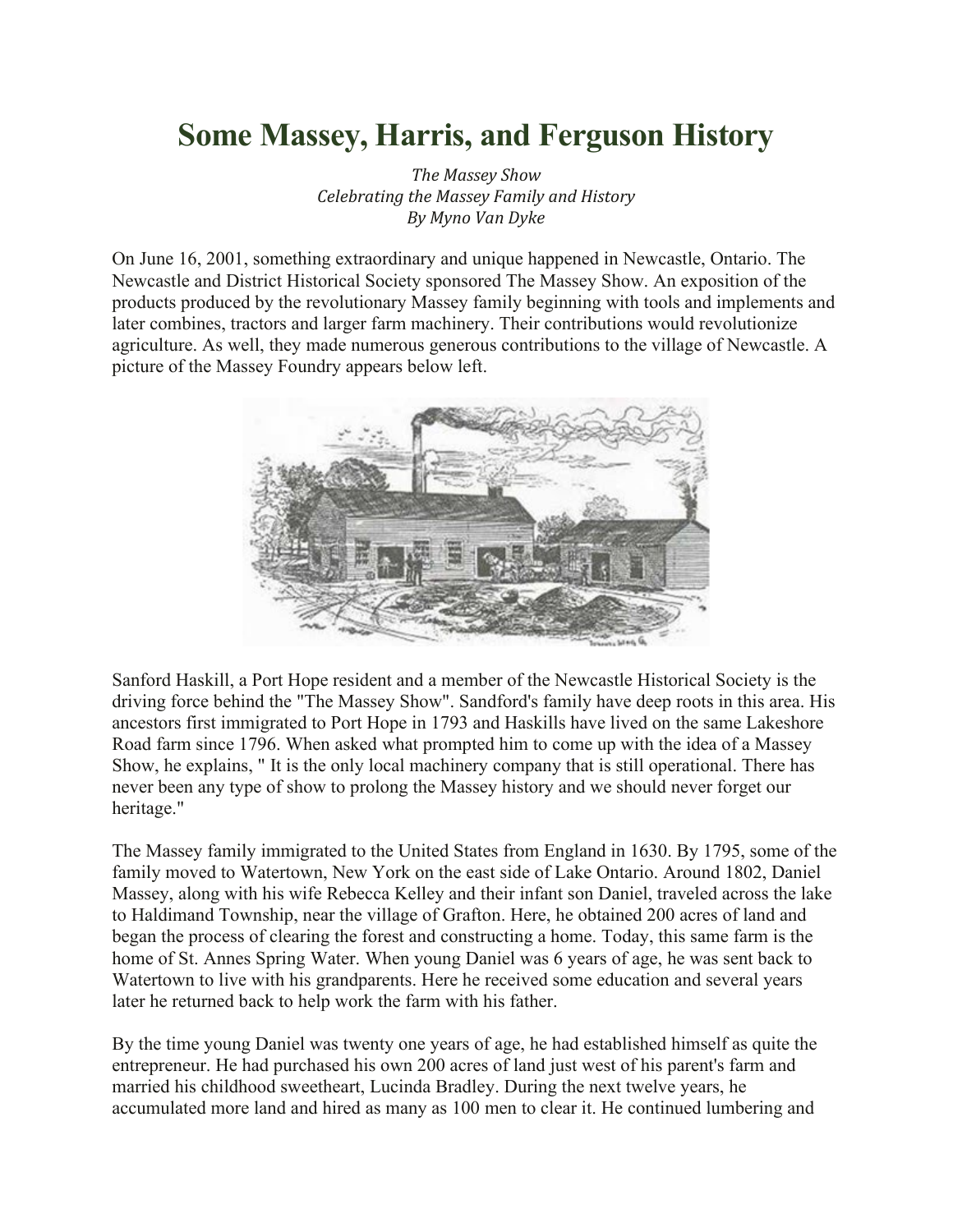land clearing until around 1830, when he decided to focus on farming again. He had made numerous trips back and forth to the United States to visit family and friends and often he would bring back machinery and tools that were not known to Canadians. One of his first acquisitions was the "Bull Thresher", which was set up in the barn where the grain was brought to it. Soon, neighbouring farmers would also bring their grain into the Massey barn and have it threshed.

Since the blacksmiths in Cobourg and Grafton were some distance away, Daniel Massey built a small machine shop where he could repair not only his own machinery but his neighbour's as well. Massey recognized that there was a great demand for labour saving implements, so, often he would bring back these tools and implements from his trips to visit family in the United States. Eventually, Massey decided to turn the farm over to his son Hart and concentrate on making and repairing farm machinery.

Richard.F. Vaughan owned a small foundry and machine shop in the village of Bond Head on Lake Ontario in Durham County between Cobourg and Oshawa. Vaughan was an acquaintance of Daniel Massey, likely through Stephen Vaughan who was married to Lucinda Massey's sister Cyrene . Stephen and Cyrene lived just south of Richard Vaughan's foundry. Richard Vaughan had to close the shop in 1847 and shortly after formed a partnership with Daniel Massey to use the building for manufacturing implements. Vaughan provided the building and equipment and Massey provided the money. Within six months, Massey bought out Vaughan's interest in the business and became the sole owner. By 1848, his reputation and business had grown and he had to find a larger facility. Today, a fine looking newer bungalow is situated on the property where the foundry once stood at the north-east corner of Mill and Metcalf Streets. Stephen and Cyrene's house, built around 1843, is still there at 579 Mill Street South.

Massey found a large two story brick structure, which was already being used as a foundry a mile north in the growing village of Newcastle. He purchased it as well as fifty acres of land from the Hon. George Strange Boulton. Massey immediately had the land divided into building lots (five per acre) anticipating the future growth of the village. He also built a new home for his family located at 285 Mill Street South and this house still stands today. The cobblestone exterior has been replaced with brick and the verandahs and cupola are no longer there. The mansard style roof found on it now, was added later. Hart Massey obtained the house when his father died in 1856 and then sold the home in 1872 to the Anglican minister, Rev. Henry Brent and his wife Sophia. In 1896 it was sold to the Anglican church and used as a rectory for many years. The vacant land to the east and south of the house is still owned by the Anglican church.

In 1849, Massey moved his implement building operation into Newcastle on the south side of The Kingston Road ( now King Street) east of Beaver Street and called it "The Newcastle Foundry and Machine Manufactory, C.W."(The "C.W." means "Canada West"). Additional men were hired and new equipment was obtained for the firm to begin manufacturing plows, stump pullers, harrows and other farm implements.

By 1851, the business had become too much for Daniel to look after on his own so he sent for his 28 year old son, Hart, to work there as factory superintendent. Later, Hart and his family moved into a large white frame house beside the Newcastle factory. This home was demolished a few years ago to make way for the new IGA store.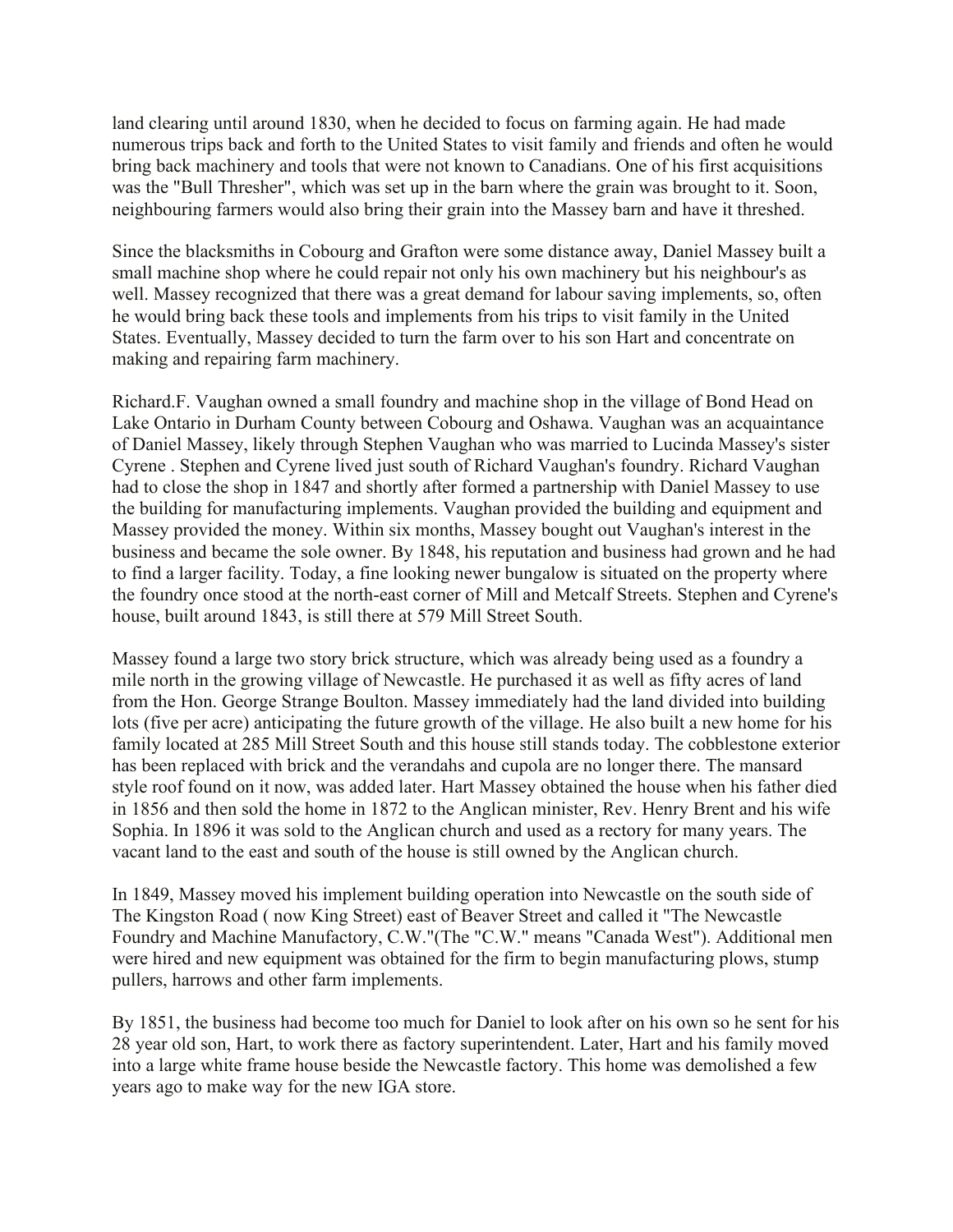Hart, who was mechanically inclined, immediately immersed himself in the business. He was also very active locally, being a Justice of the Peace for 20 years, he served as the local Coroner and Chief Magistrate. As well he was a school trustee and taught a bible class at the Newcastle Methodist Church (now Newcastle United Church).

He traveled to the United States and attended many field trials of farm implements. Here, he obtained the Canadian patent rights for the Ketchum Mower, the first of all grass-cutting machines. The following year they began manufacturing these mowers in Newcastle. Later that year, they also began manufacturing the Burrell Reaper. By 1855, a more modern reaper called the Manny Combined Hand-Rake Reaper was being manufactured there. This reaper could cut from eight to ten acres a day and was extremely popular with farmers in Canada.

In 1856, the Grand Trunk Railway passed through Newcastle and this enabled Hart Massey to expand his operation again. Now his machinery could be loaded onto the rail cars and sent all across Canada. Hart also loaded his products onto the train and took them to a Provincial Exhibition in Kingston. Here, he not only won prizes but exposed his products to many new potential customers outside the Newcastle area. Massey could now manufacture not only farm implements, but steam engines, boilers, brass and iron castings, various stoves, lathes, iron and wood planes and "other kinds of machinery required in an Engine Shop, Carriage Manufactory, or other establishment of a similar kind".

In 1856, Daniel Massey died at the age of 58. He had no will and although he had eleven children, the property was divided between his son Hart and his two youngest daughters Arletta, who was thirteen, and Alida, age nine. After Lucina died in the late 1860's, the two girls sold their inheritance to Hart. One of the Massey's eleven children was Frances Massey who married William Boate. Boate was the Principal of the Bowmanville Grammar School, the Bowmanville Academy and later the Superintendent of Education for Darlington and Durham County. From 1864 until 1869 they lived at 261 Mill Street, just north of Daniel and Lucinda's original home.

In 1862, the first Massey catalogue was printed at the shop of E.A. McNaughton in Newcastle. Now the Massey business was renamed The Newcastle Agricultural Works. By 1863, the Newcastle Agricultural Works could not handle all the orders for their product so they added building space and more equipment.

Catastrophe struck on March 29, 1864, when the warehouse caught fire and was destroyed. A new building was constructed by the fall but the harvest was already over for that year so there were no new orders received. The following year they sold over 400 machines and soon sales agencies were set up across Ontario.

In 1866, Newcastle Works demonstrated their products at the Toronto Industrial Exhibition and the following year were chosen to represent Canadian Manufacturing at an International Exposition in Paris, France. There, with twenty-five million visitors, the Massey's finally received world wide recognition for their products. In a field trial, the Massey self binder cut the required section of oats, "without a stop, or missing a sheaf, or a hindrance of any kind." in a remarkable 55 minutes. The runner-up took two and a half hours and needed a change of horses. Soon, orders began to flow in from Europe.